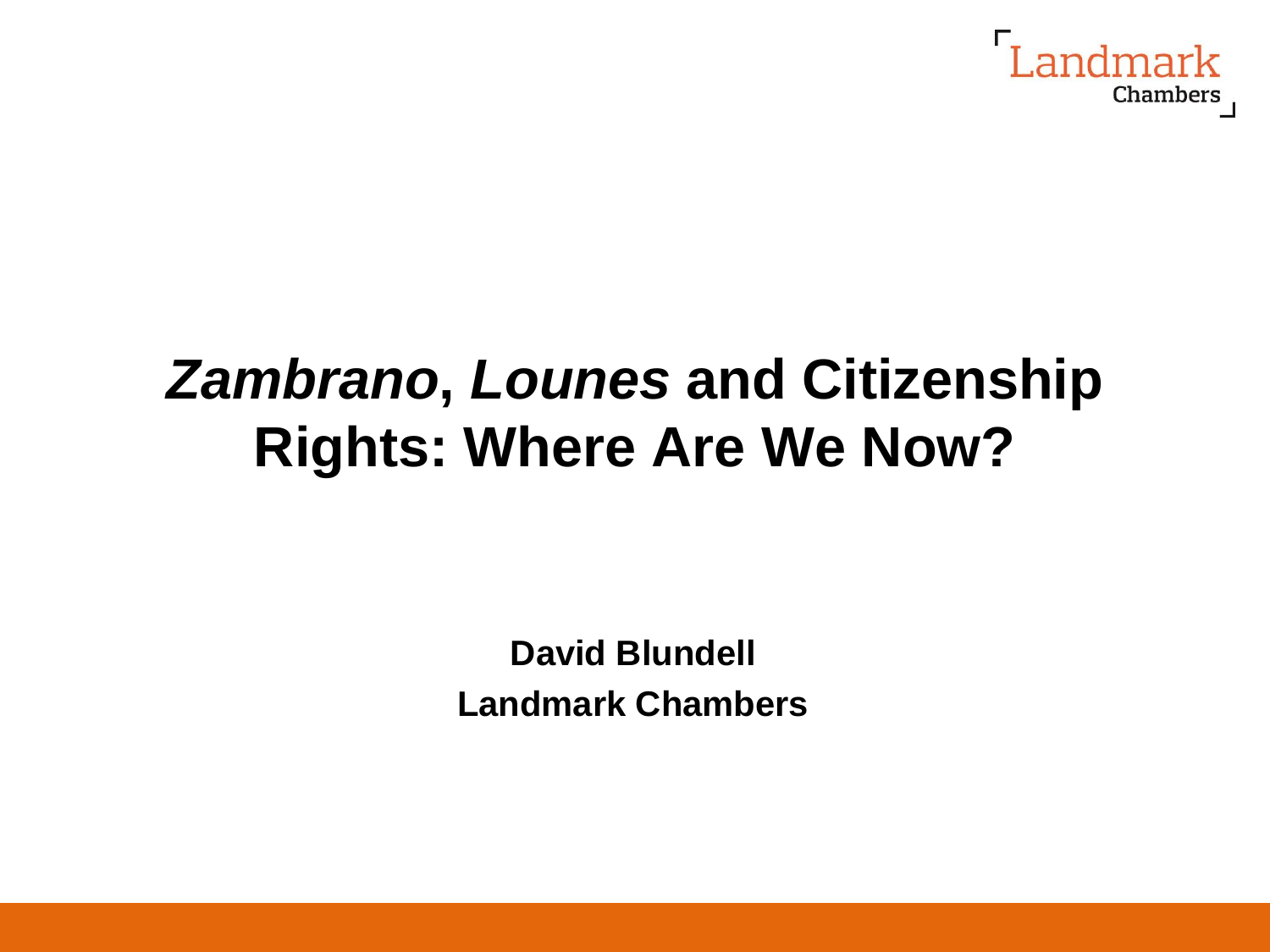## **Introduction**

• *Zambrano* and *Lounes* are the two key EU citizenship routes to residence

- Exist at the periphery of EU law
- Fundamentals of EU free movement law wellestablished, but still much development here
- 3 parts to the talk:
	- Locate *Zambrano* and *Lounes* in context of EU free movement law
	- Consider basis of each
	- Examine current state of law and hot topics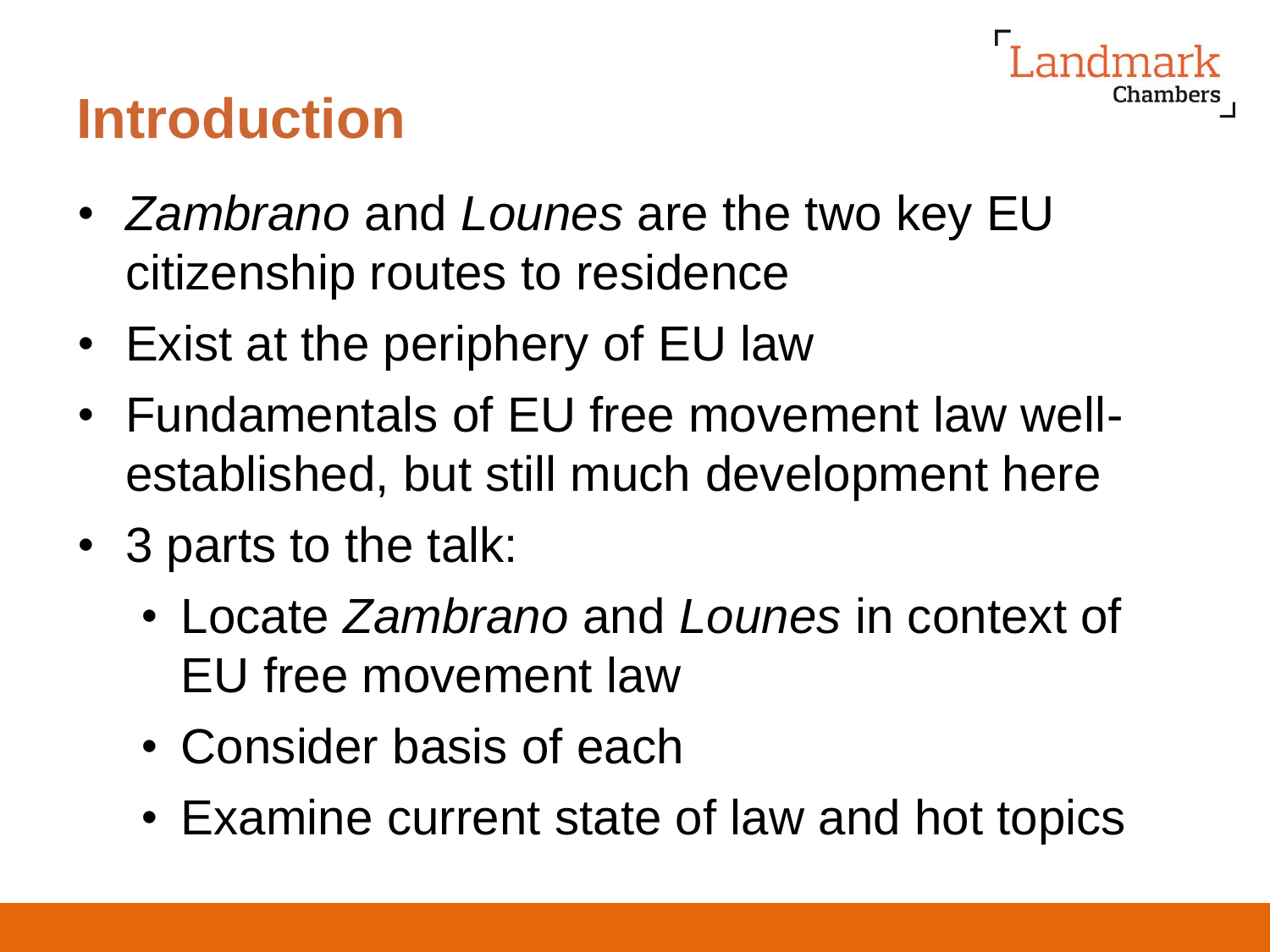

## **PART 1**

# *ZAMBRANO* **AND** *LOUNES* **IN CONTEXT**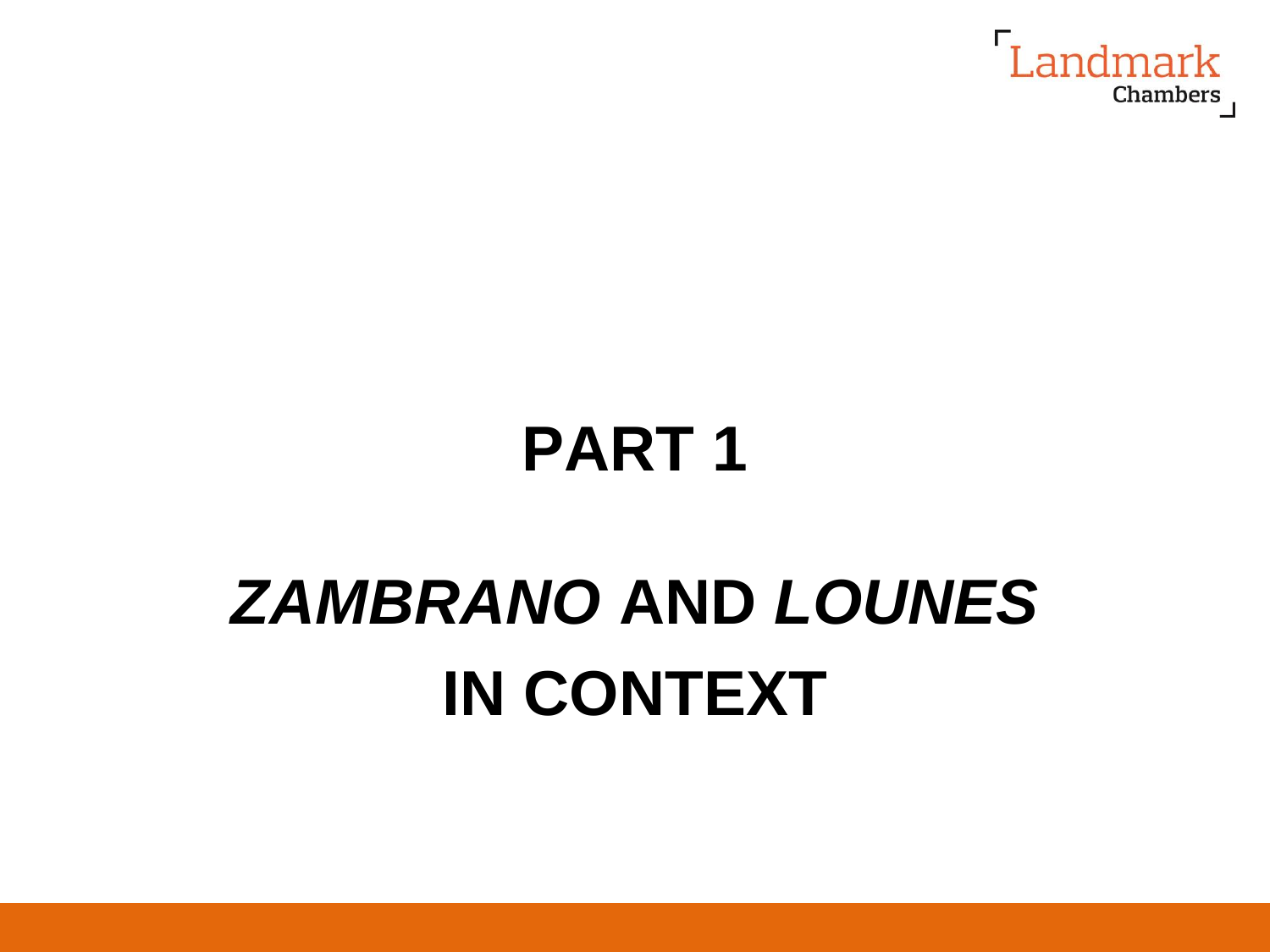

#### **EU Routes to Residence in the UK**

- 3 key EU routes to residence in the UK
	- Core rights in Directive 2004/38, Citizens Directive (implemented in Immigration (EEA) Regs 2016)
	- Court-developed derivative rights
	- EU citizenship
- The Treaties still provide the underlying basis for the law here
- But the Court has moved a long way past the core rights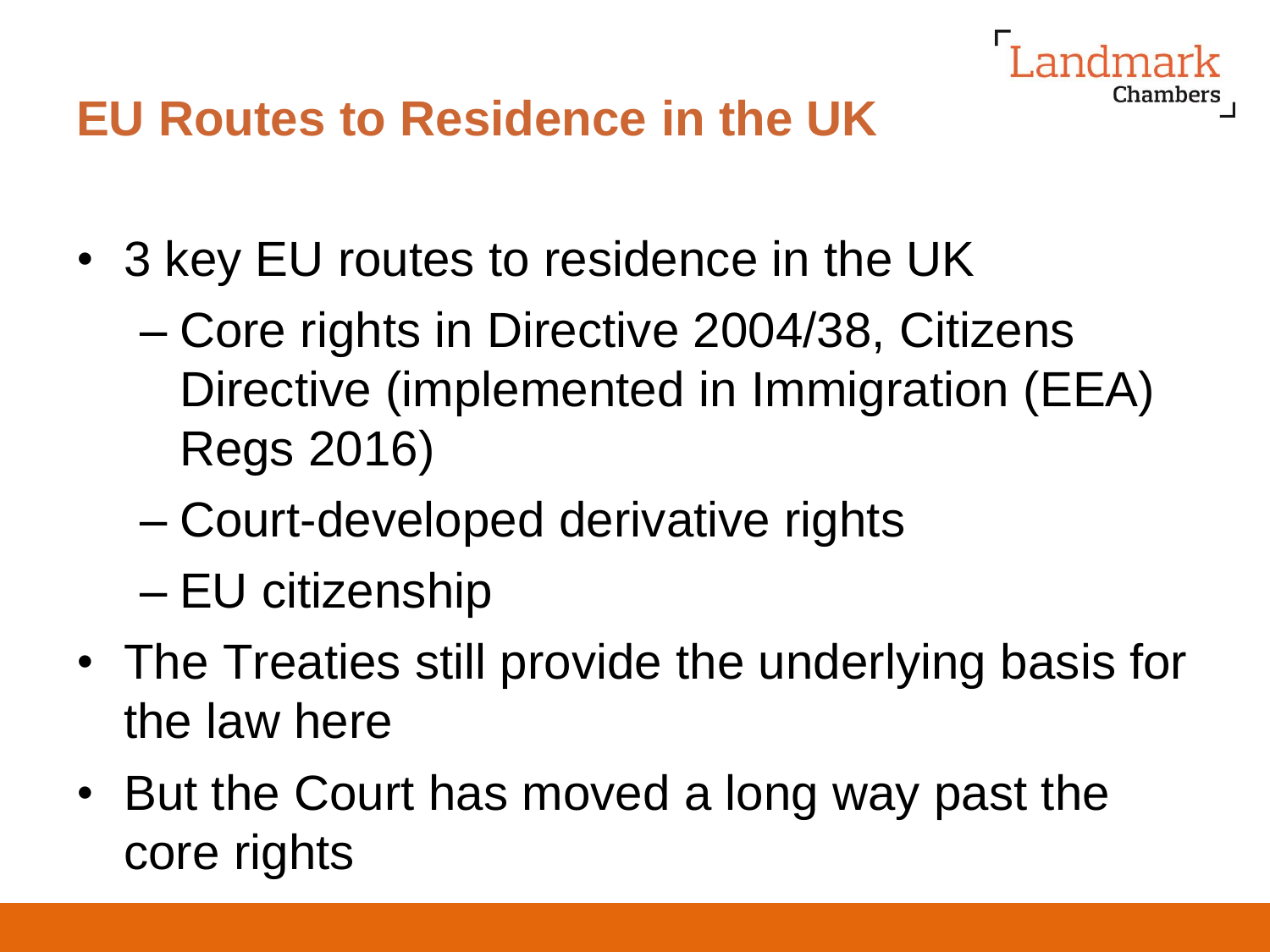

#### **Background: The Treaties**

- Treaty on the Functioning of the European Union (TFEU)
- Key provisions in this context:
	- Art 20: citizenship (and free movement)
	- Art 21: right to move and reside freely
	- Art 45: free movement of workers
	- Art 49: freedom of establishment
	- Art 56: free movement of services
- Rights of residence dealt with in Directive 2004/38/EC – the Citizens Directive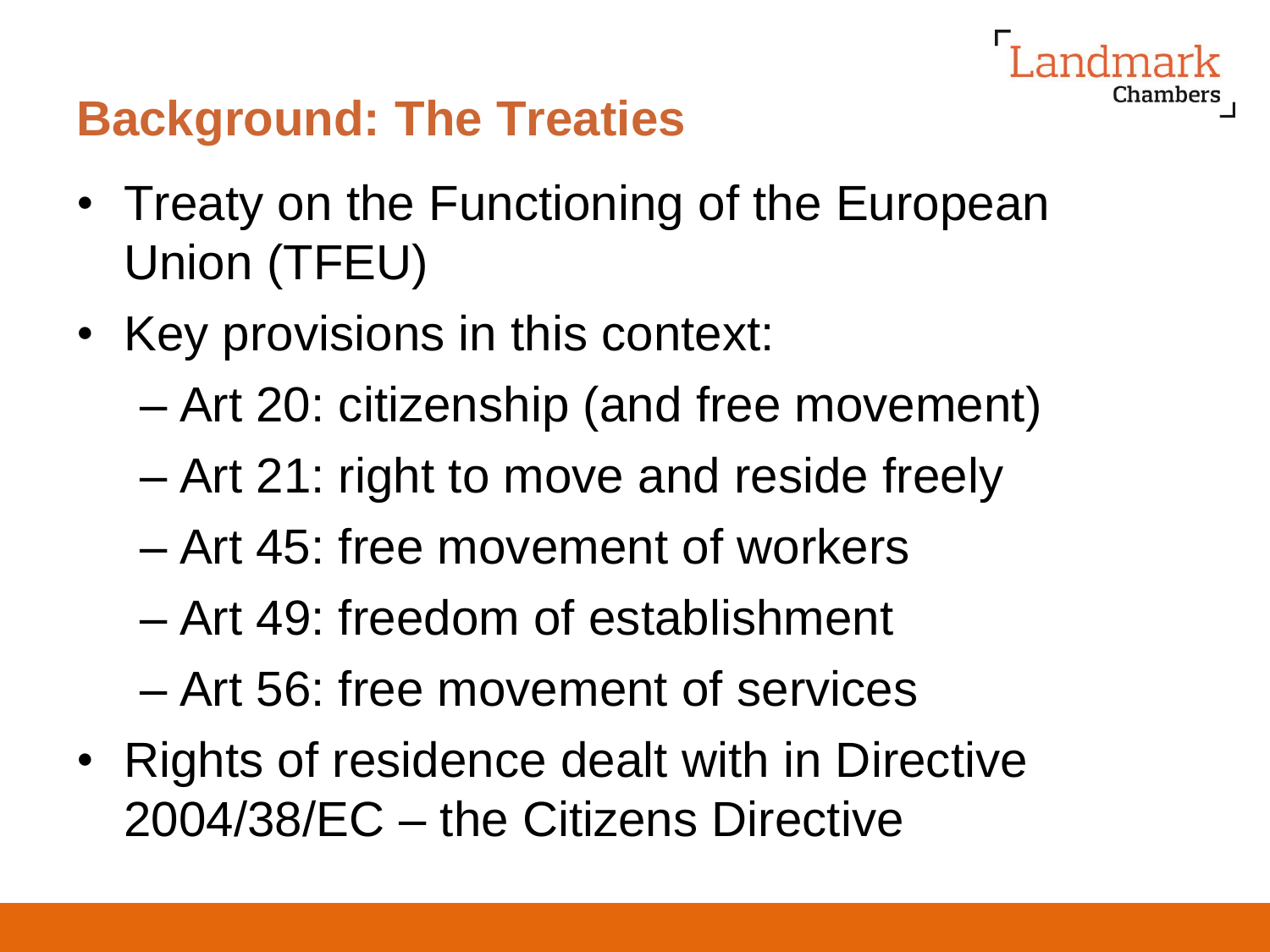# Chambers

### **Route 1: The Citizens Directive**

- The key piece of EU legislation in this field
- Codifies and expands previous "piecemeal" approach: recital (4)
- 3 key residence rights:
	- Right of residence up to 3 months: Art 6
		- No conditions, just passport or ID card
	- Right of residence for more than 3 months: Art 7
		- Worker, self-employed, self-sufficient, education
	- Right of permanent residence: Art 16 (new)
		- 5 years' continuous lawful residence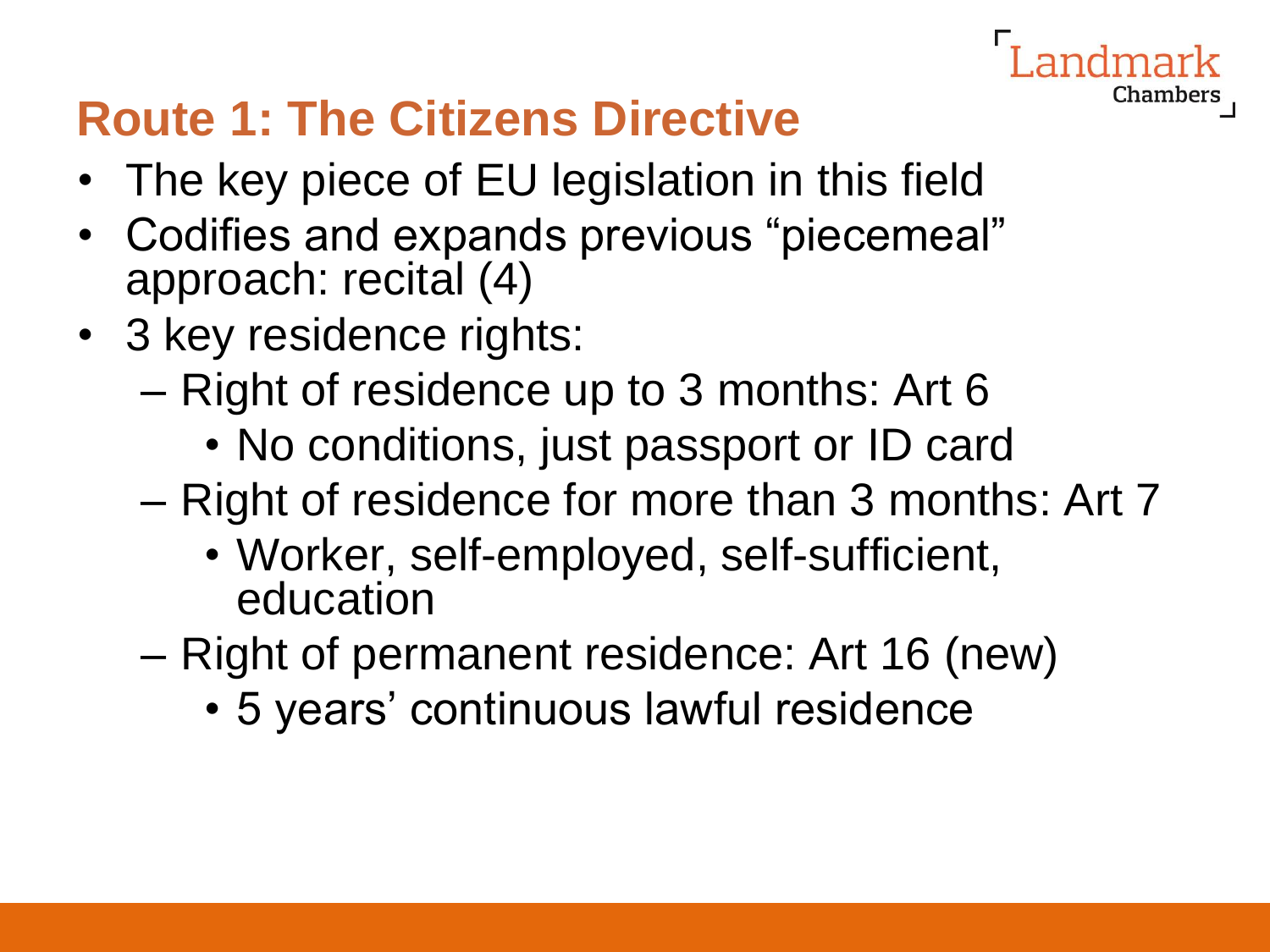#### **Route 2: Derivative Rights**

- Not found in the Treaties or Citizens Directive
- Developed from core Treaty rights in Arts 20 and 21

- Often designed to ensure effectiveness of EU family member free movement rights
- Key examples:
	- *Surinder Singh / Eind*
	- *Baumbast*
	- *Chen*
	- *Ibrahim / Teixeira*
	- *Zambrano*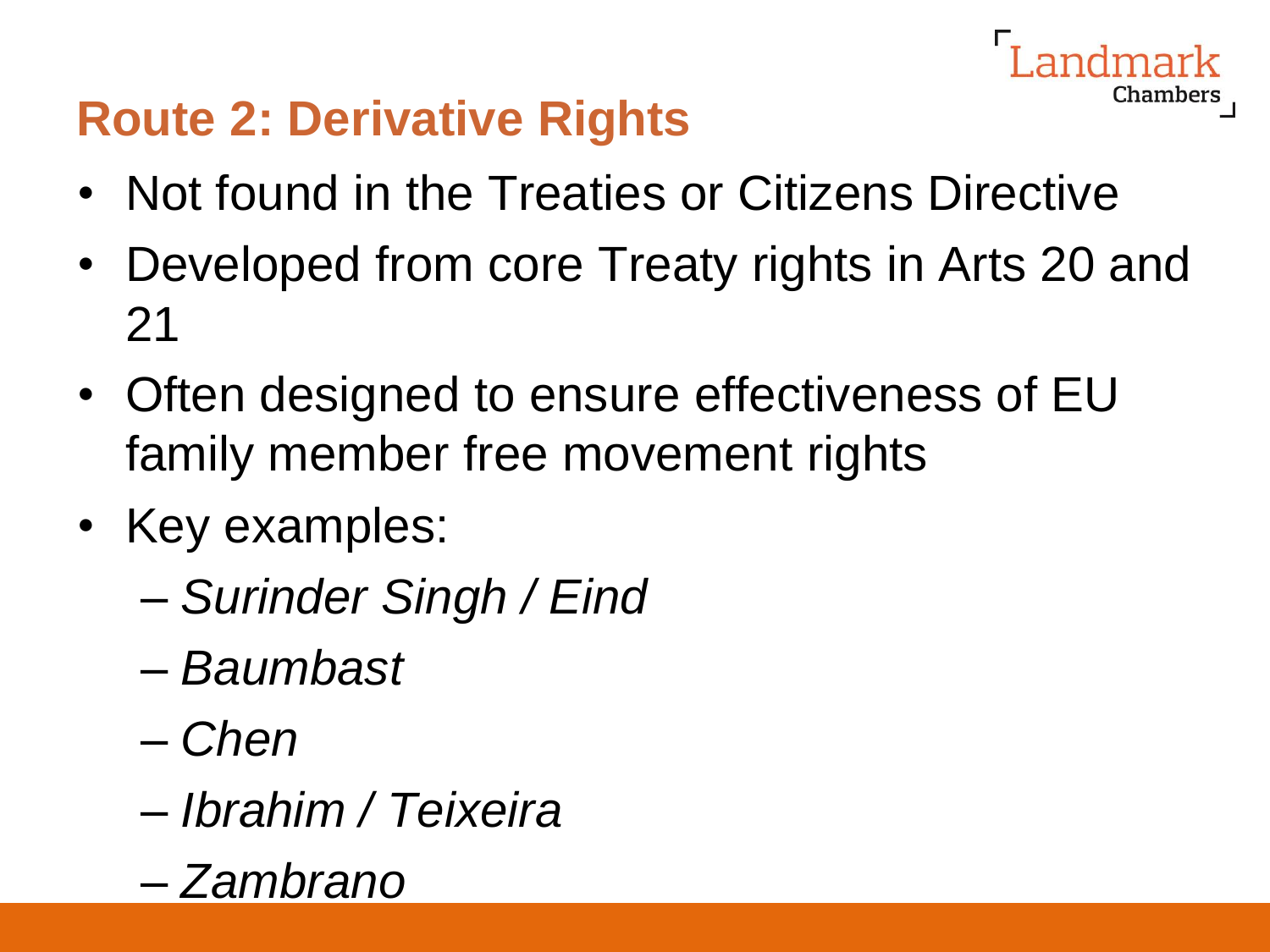#### **Route 3: EU Citizenship**

- Introduced by Maastricht Treaty from 1993
- Art 20 establishes EU citizenship
- Art 21 associated rights of free movement
- Significant, especially post-Brexit:
	- *Grzelczyck* fundamental status of MS nationals

- *Baumbast* start of process of deriving rights from citizenship status
- *Zambrano / McCarthy No 1*  limits / no limits
- *Lounes* even applies in dual national situation
- *Ziebell* current stage of development of EU law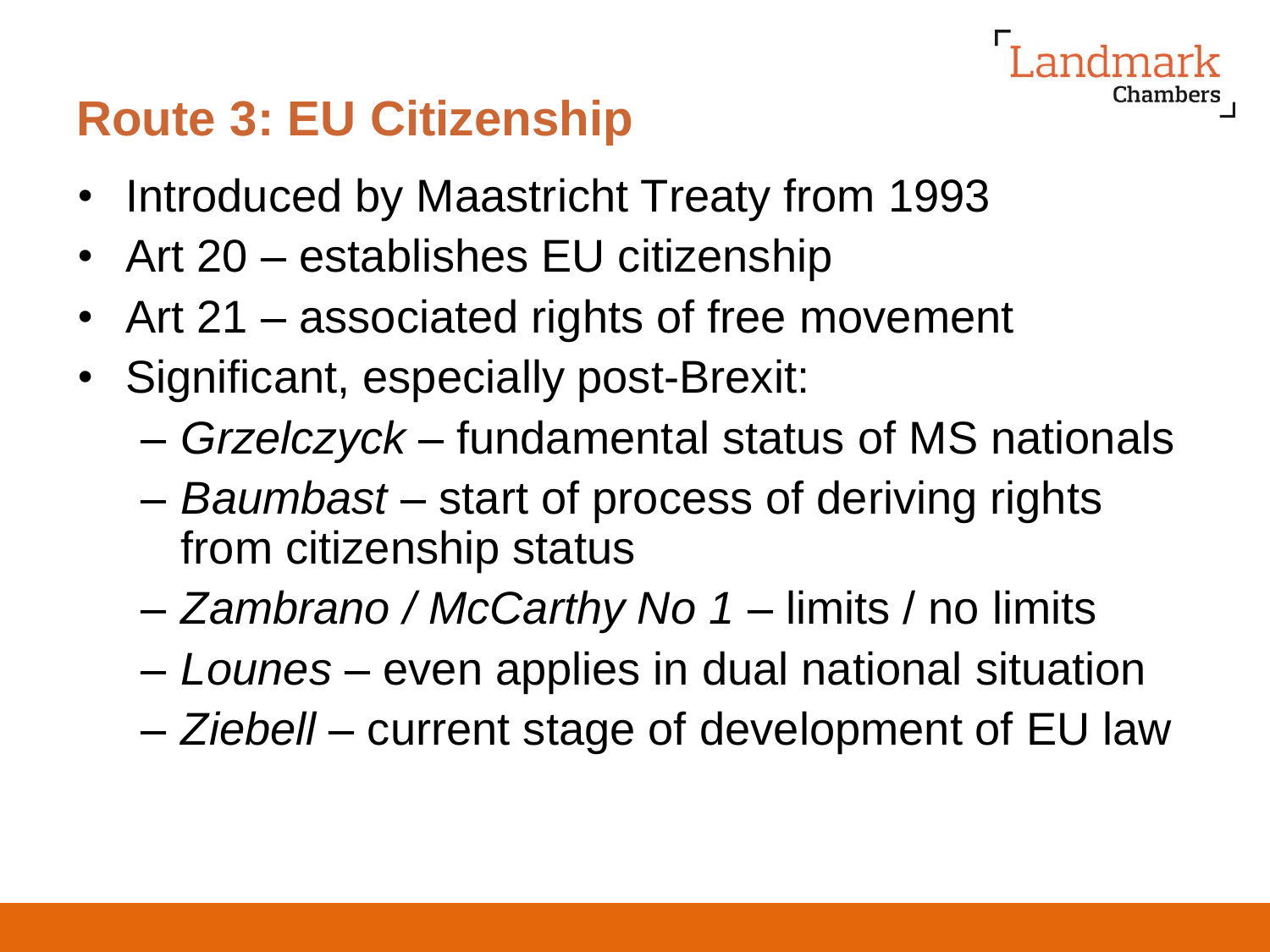

## **PART 2**

## **THE BASIS OF THE RIGHTS**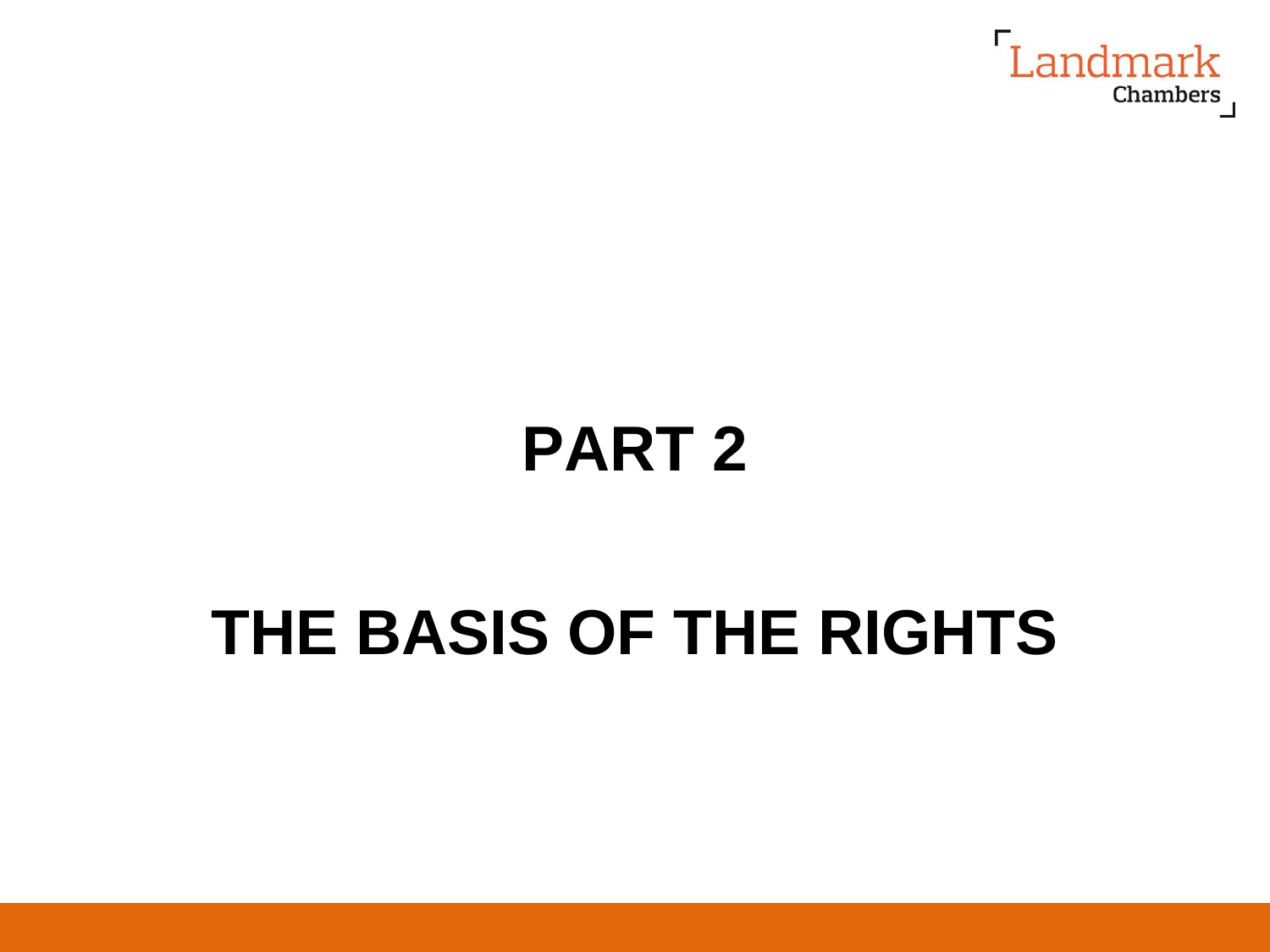

#### **The Basis of the Rights: Early Cases**

- *Zambrano* and *Lounes* have their origins in early cases on the status of Union citizenship:
	- *Grzelczyck* fundamental status of MS nationals
	- *Baumbast* start of process of deriving rights from citizenship status
	- *Chen* rights of residence to non-EU citizens to give effect to EU citizenship rights
- Key features:
	- Identifies citizenship as fundamental status
	- No link between citizenship and economic activity and therefore residence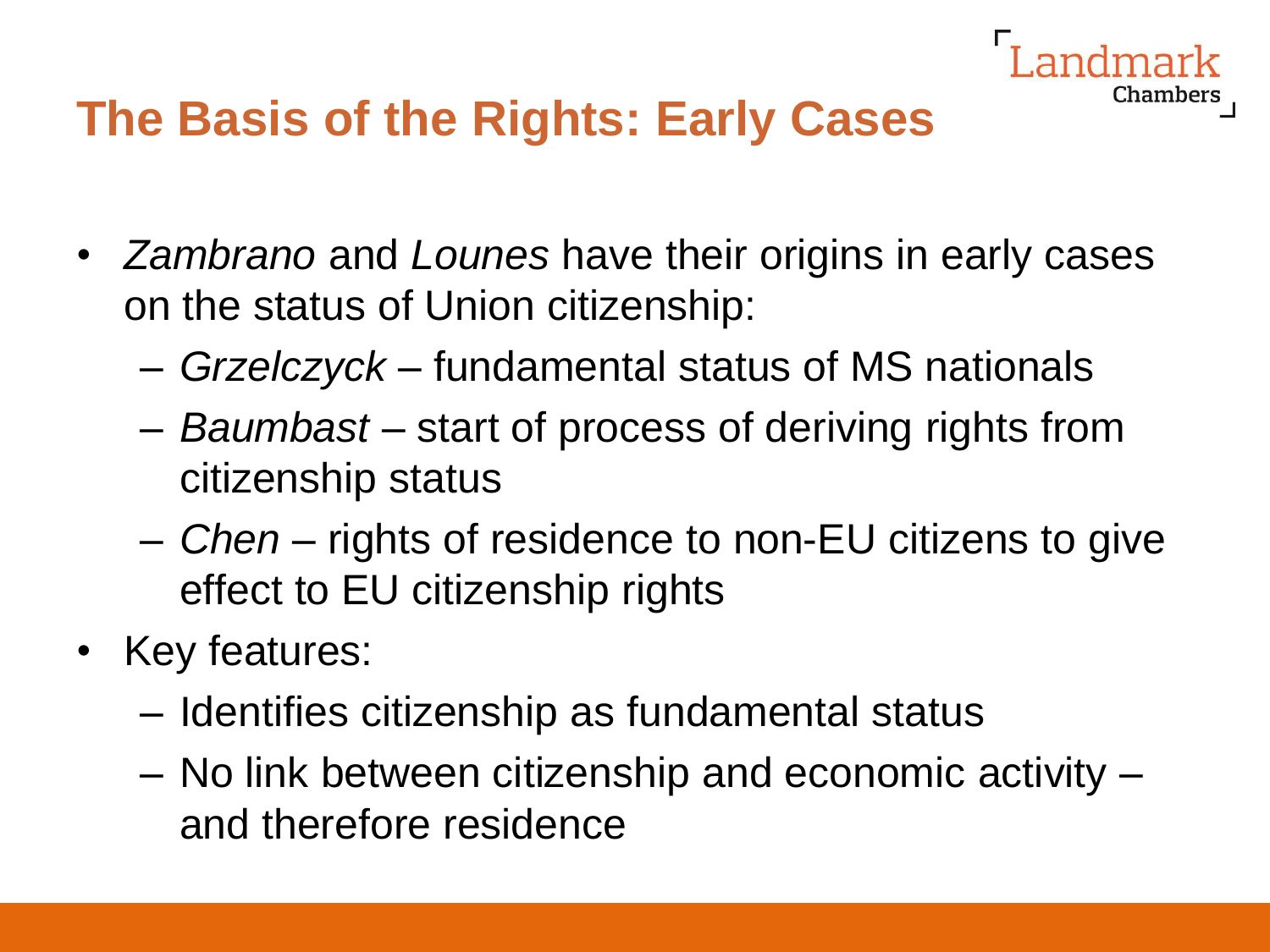#### **Zambrano 1: Background**

• Facts: 3<sup>rd</sup> country nationals, with EU citizen children who had never left their MS of residence

andmark

- No right to reside under domestic law
- No criminality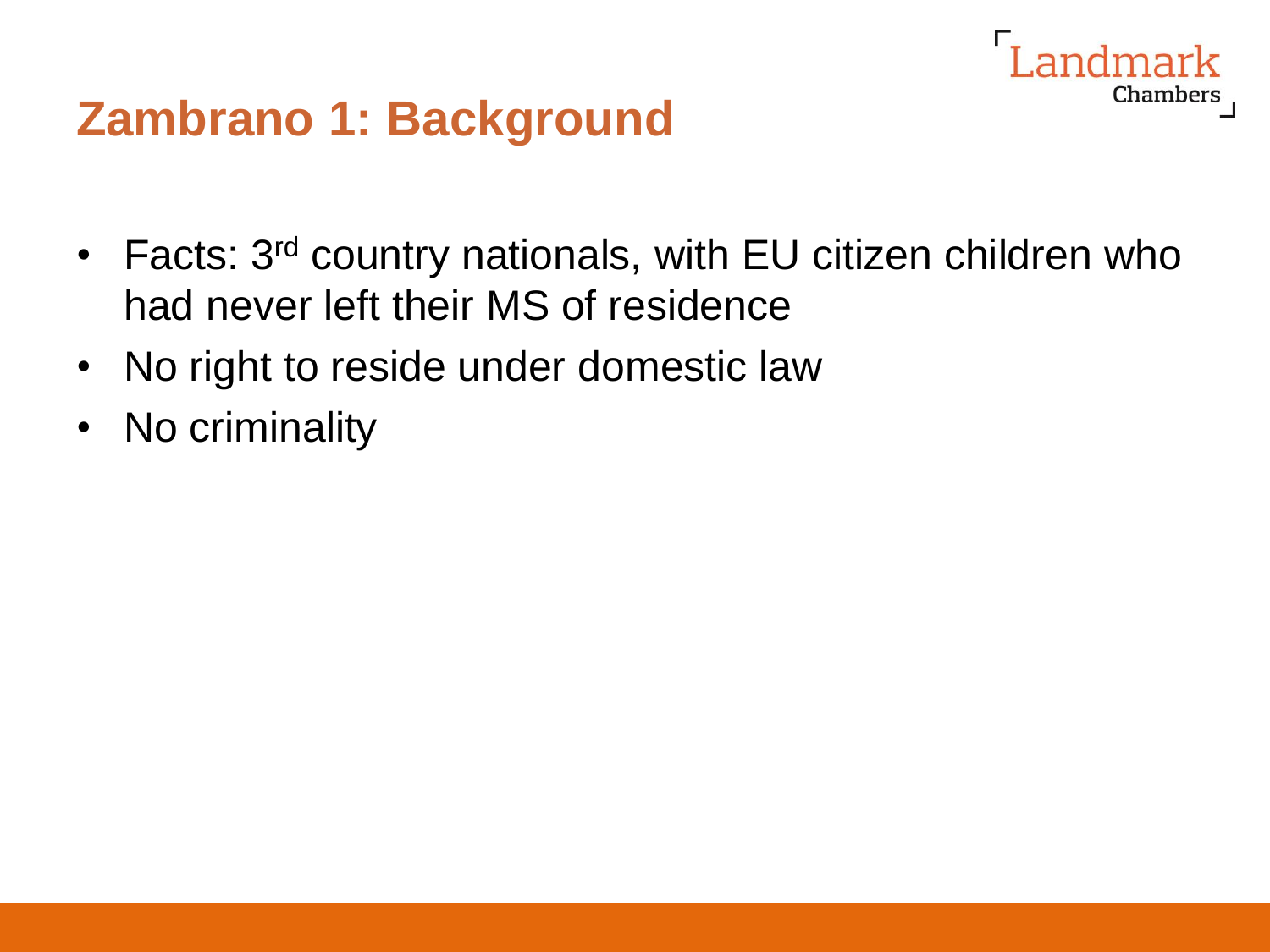#### **Zambrano 2: Outcome**

• 39 – Citizens Directive does not apply because the children are still in home MS and so not "beneficiaries"

- 40, 41 restatement of case-law on EU citizenship
- 42-44 key passages:
	- Art 20 TFEU precludes national measures that deprive EU citizens of the genuine enjoyment of the substance of their rights as EU citizens (42)
	- Refusal to grant right of residence and work permit has that effect (43)
	- Such a refusal "must be assumed" to lead the EU citizen children to leave the territory of the  $EU =$ unable to exercise the substance of their rights as EU citizens (44)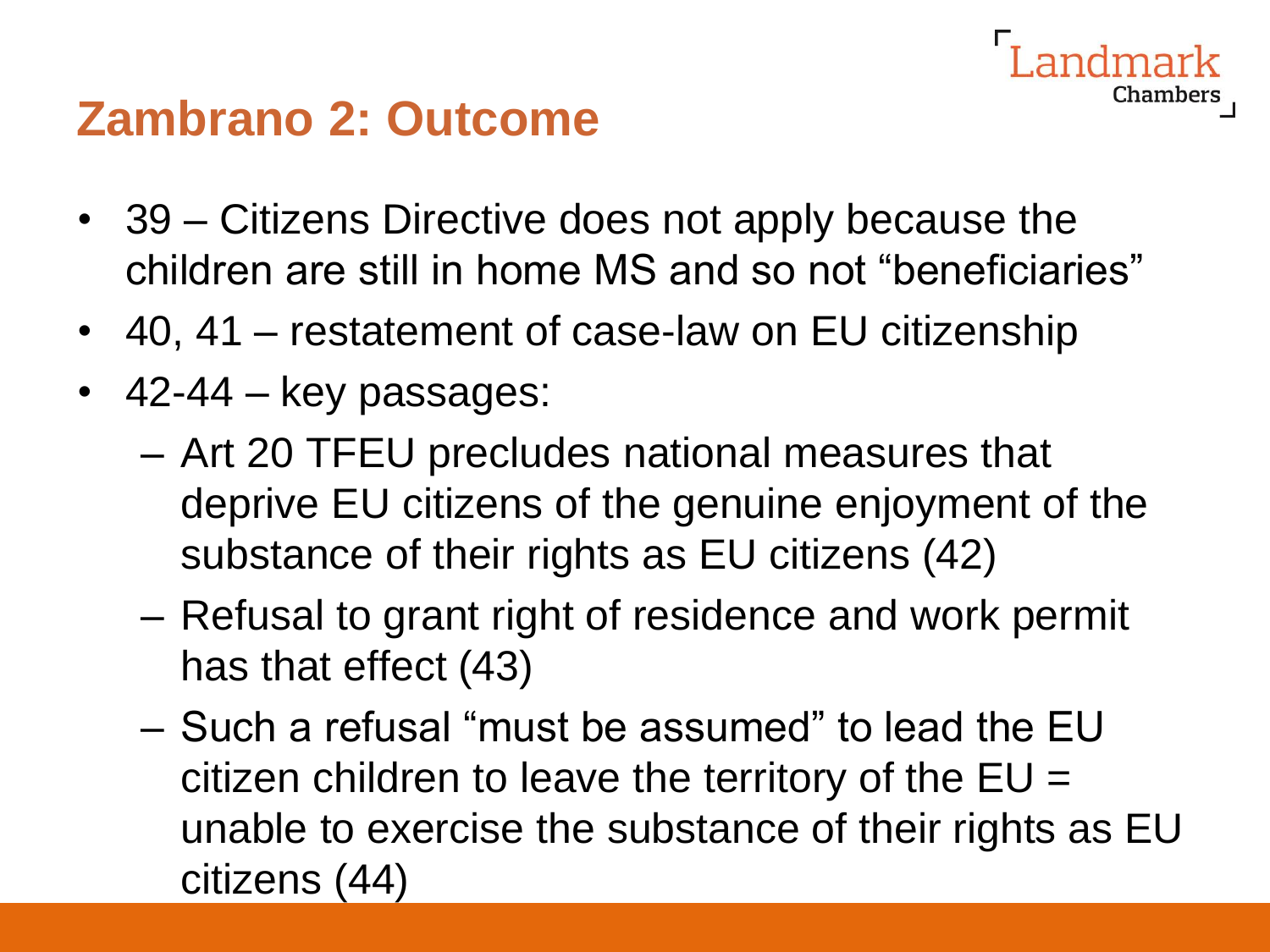### **Zambrano 3: Response**

- Hugely controversial
- In UK, *Zambrano* carers excluded from mainstream means-tested benefits – upheld in *HC & Sanneh*
- Significance of choice *FZ (China)*
- Judgment in very broad terms, even by CJEU standards

- Later CJEU cases emphasise exceptional nature of the right – rowing back?
	- *McCarthy No 1*
	- *Dereci*
	- *Iida*
	- *O and B*
	- *Alokpa*
	- *Chavez Vilchez*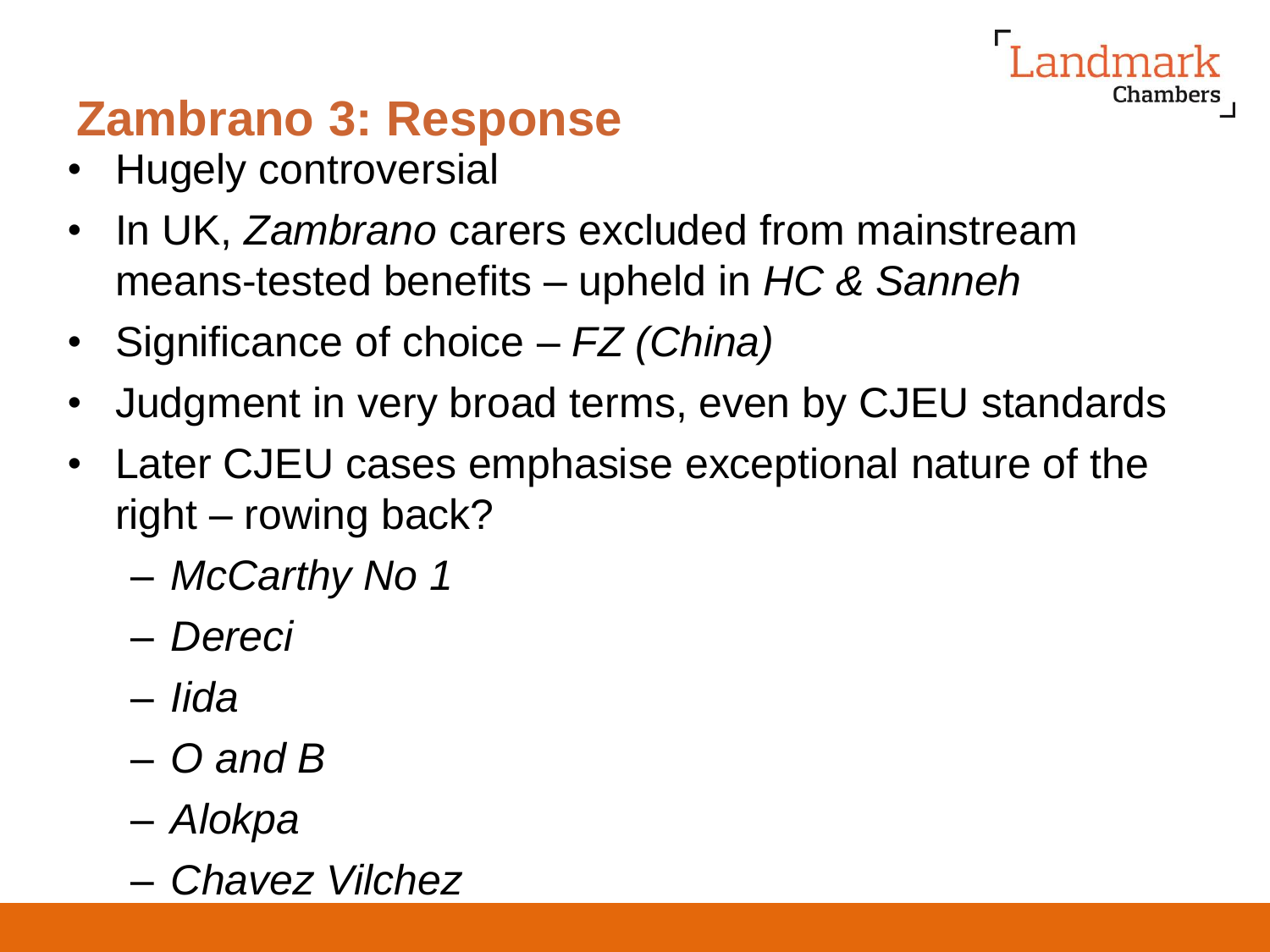#### **Zambrano 4: Unresolved Issues**

- *Zambrano* left many questions unanswered, e.g.:
	- Effect of criminality: *CS (Morocco)* (CJEU), *Rendon Marin*  (CJEU) and *Robinson (Jamaica)* (CoA):

- Can derogate on grounds of public policy / security
- Analogous tests to Citizens Directive Arts 27 and 28
- Must show genuine, present and sufficiently serious threat – but can exceptionally rely on *Bouchereau* exception, see *Robinson*
- Application to adults: *Dereci* and *Patel and Shah* (and *KA*)*:*
	- Adult carers can benefit from *Zambrano* rights
- Out of country applications: *MA and SM*:
	- *Zambrano* applies to entry clearance applications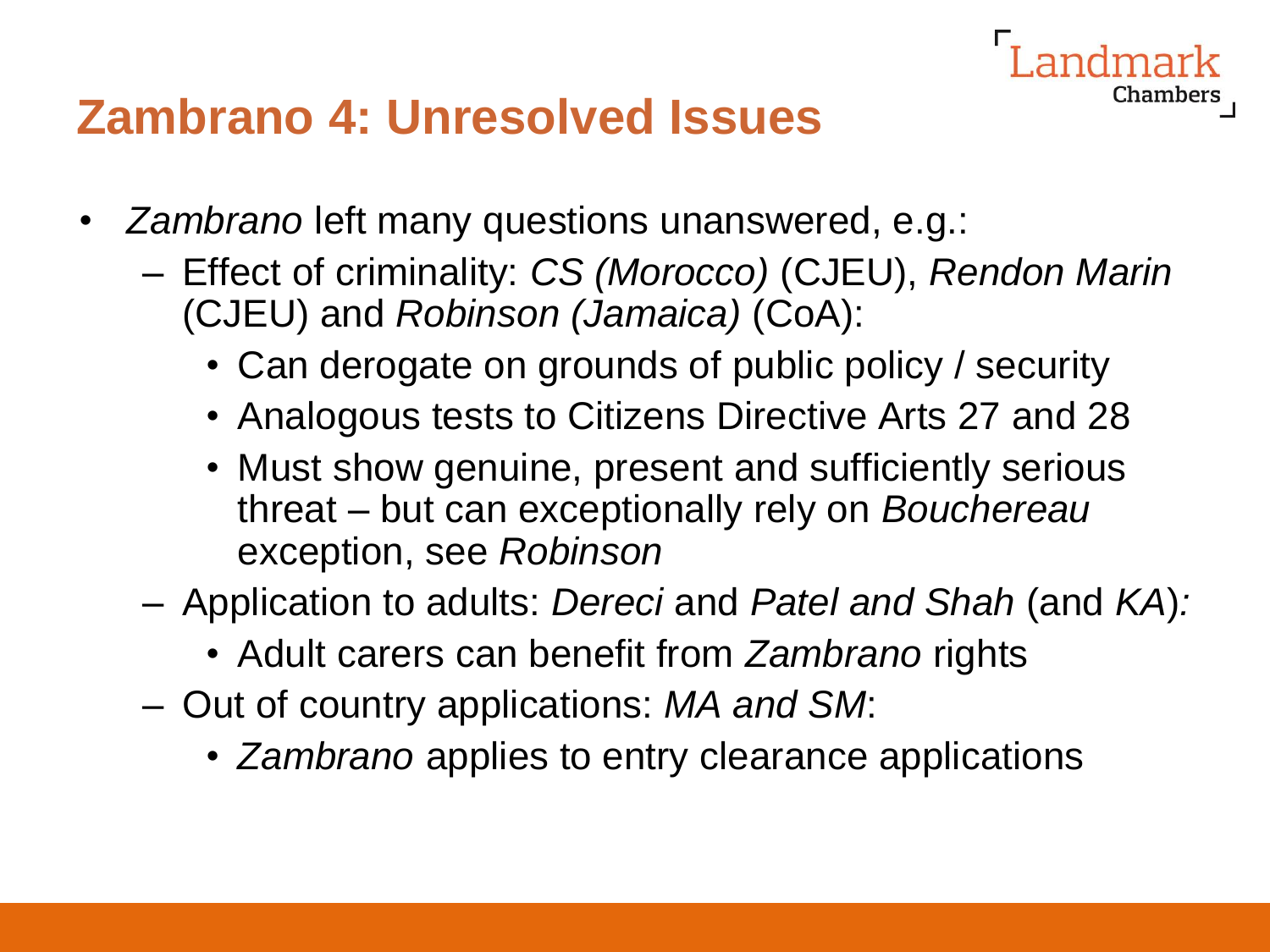## **Lounes 1: The Problem of Dual Citizenship**

• Traditional UK position was that dual UK citizens resided under national law, not EU law, and so could not rely on EU family member rights

- *McCarthy No 1* dual Irish / British citizen, never left UK, could not rely on EU law to obtain right of residence for 3<sup>rd</sup> country national spouse
- Problem for M was fact that had never exercised free movement rights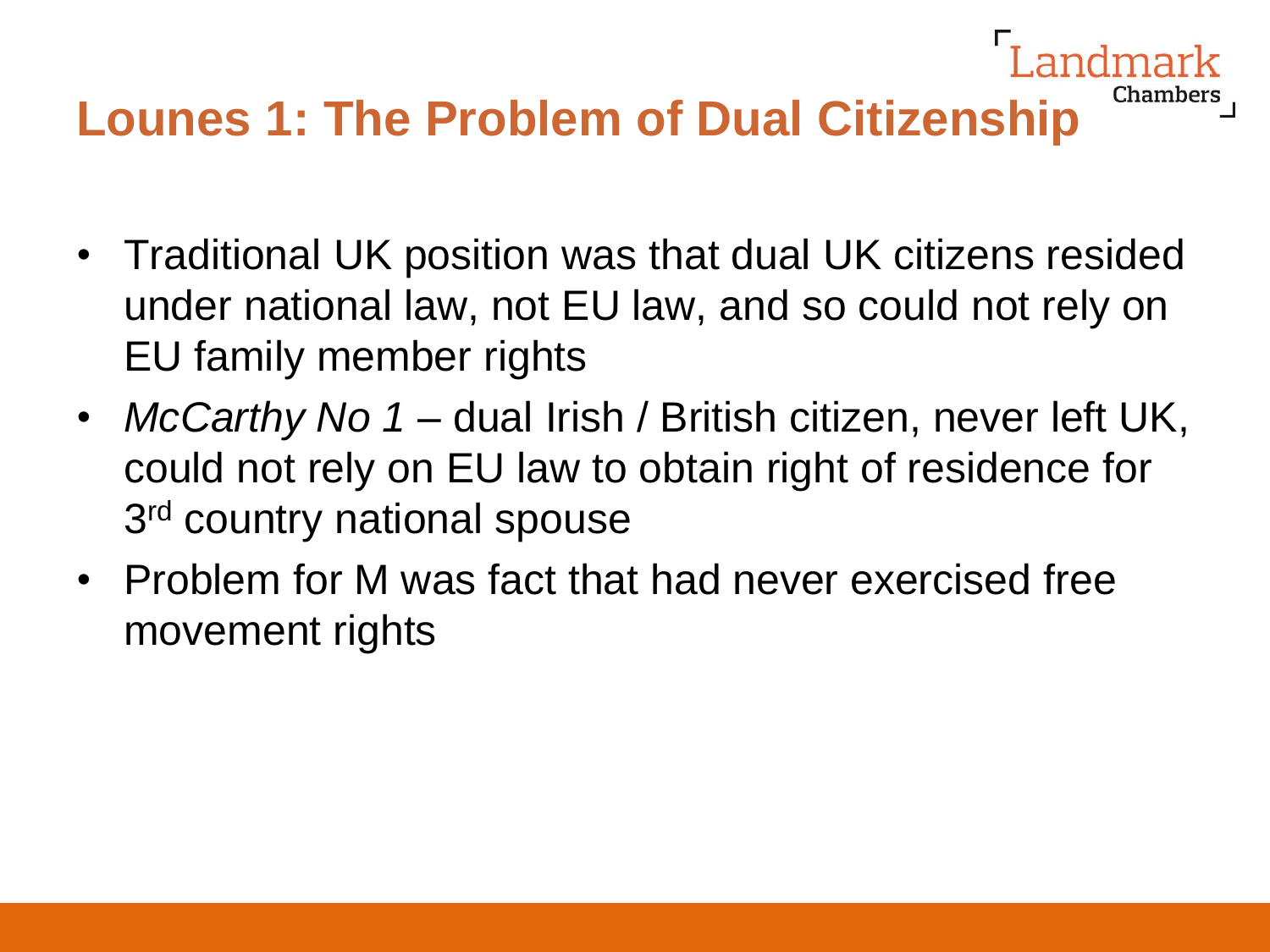#### **Lounes 2: McCarthy Revisited**

• Mrs Ormazabal had exercised free movement rights to move to UK from Spain as a student

- Stayed lawfully and was granted citizenship
- Then met husband, Mr Lounes, who was in UK as 3<sup>rd</sup> country national, unlawful overstayer
- Question: could Mr Lounes rely on wife's status as an EU citizen to obtain right of residence in UK?
- UK said national law applies; Mr Lounes said EU law applies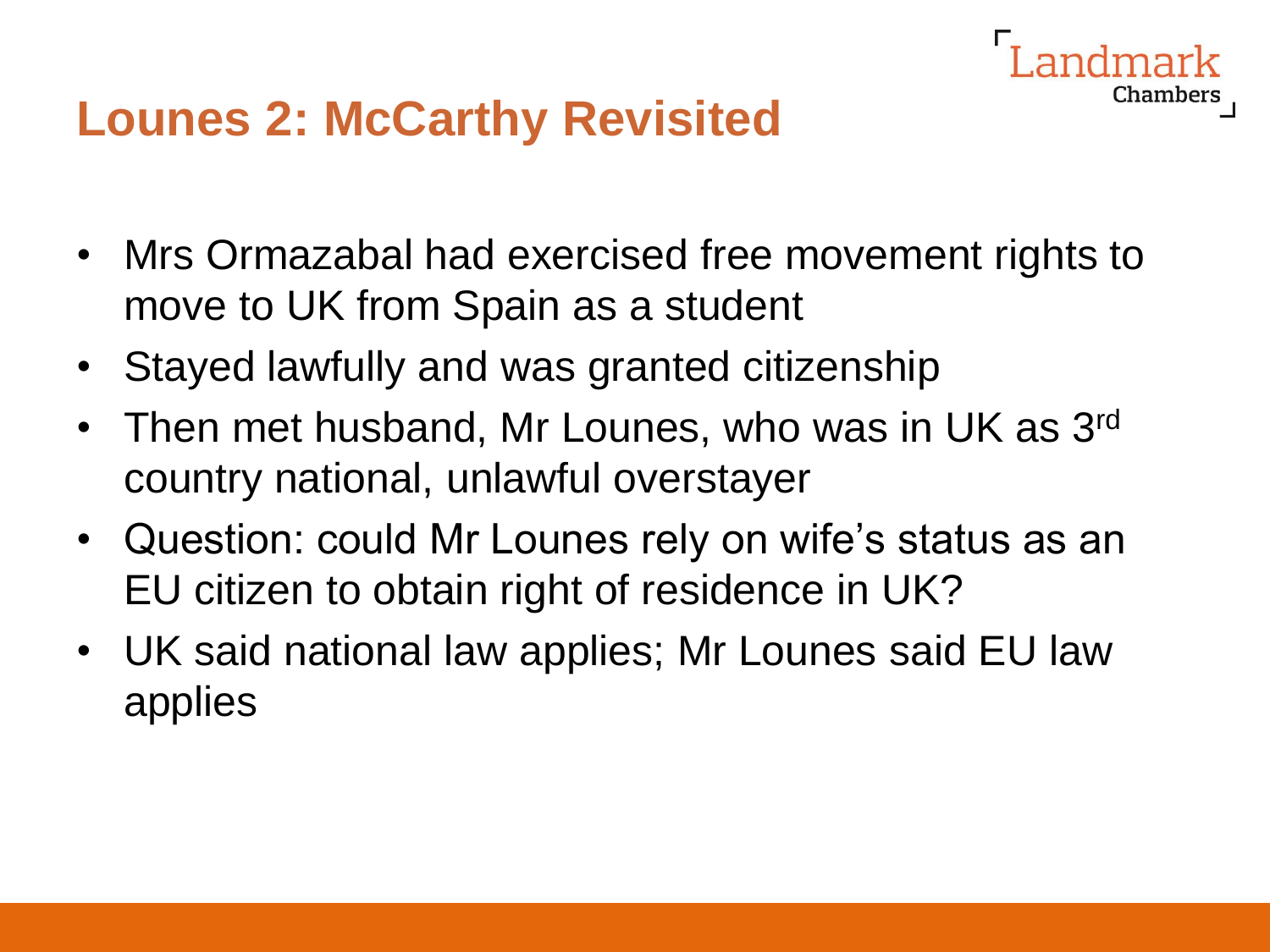#### **Lounes 3: Outcome**

- The Grand Chamber agreed with Mr Lounes
- Key was prior exercise of free movement rights
- Mrs Ormazabal had clearly exercised her free movement rights in moving to UK in first place

- She could not be a beneficiary of the Citizens Directive because she was in a MS of nationality
- But Mr Lounes could rely on Art 21 TFEU to obtain a derivative right based on wife's prior exercise of free movement rights
	- Could not be treated like person who had never left
	- Art 21 promotes integration, and naturalisation was highest degree of integration
	- Wrong for rights to reduce with more nationalities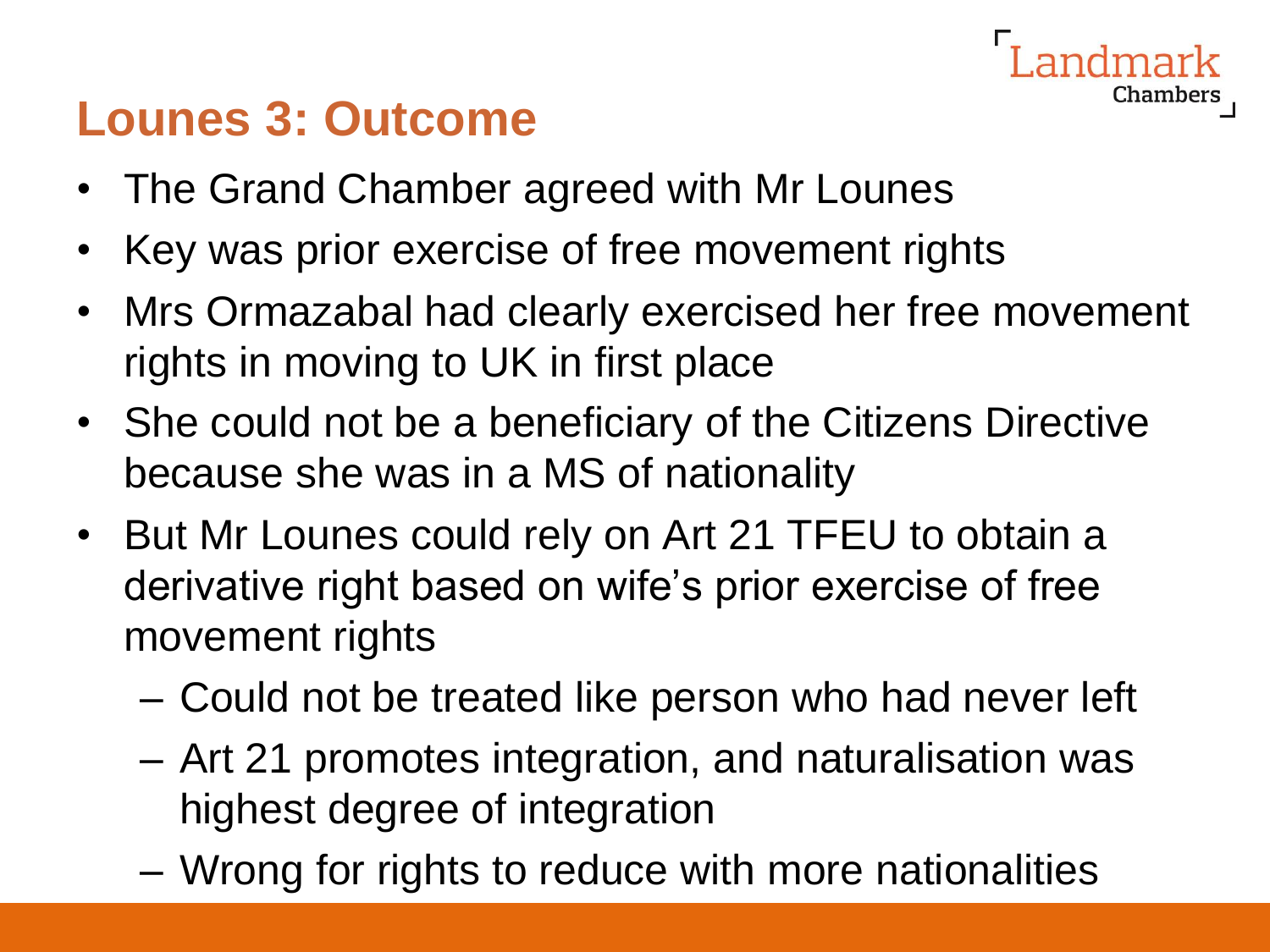Chambers

#### **Lounes 4: Unresolved Issues**

- Does date of move matter?
- *Kovacevic* case about 3rd country national spouse of Croatian national
- Croatian national moved to UK in 2007 before accession of Croatia to EU
- Croatia became MS in 2013
- They married in 2014
- Upper Tribunal: no prior exercise of free movement rights = no right under Art 21
- Limits *Lounes* to cases where free movement rights exercised prior to move
- See also *Ziebell* in the Grand Chamber